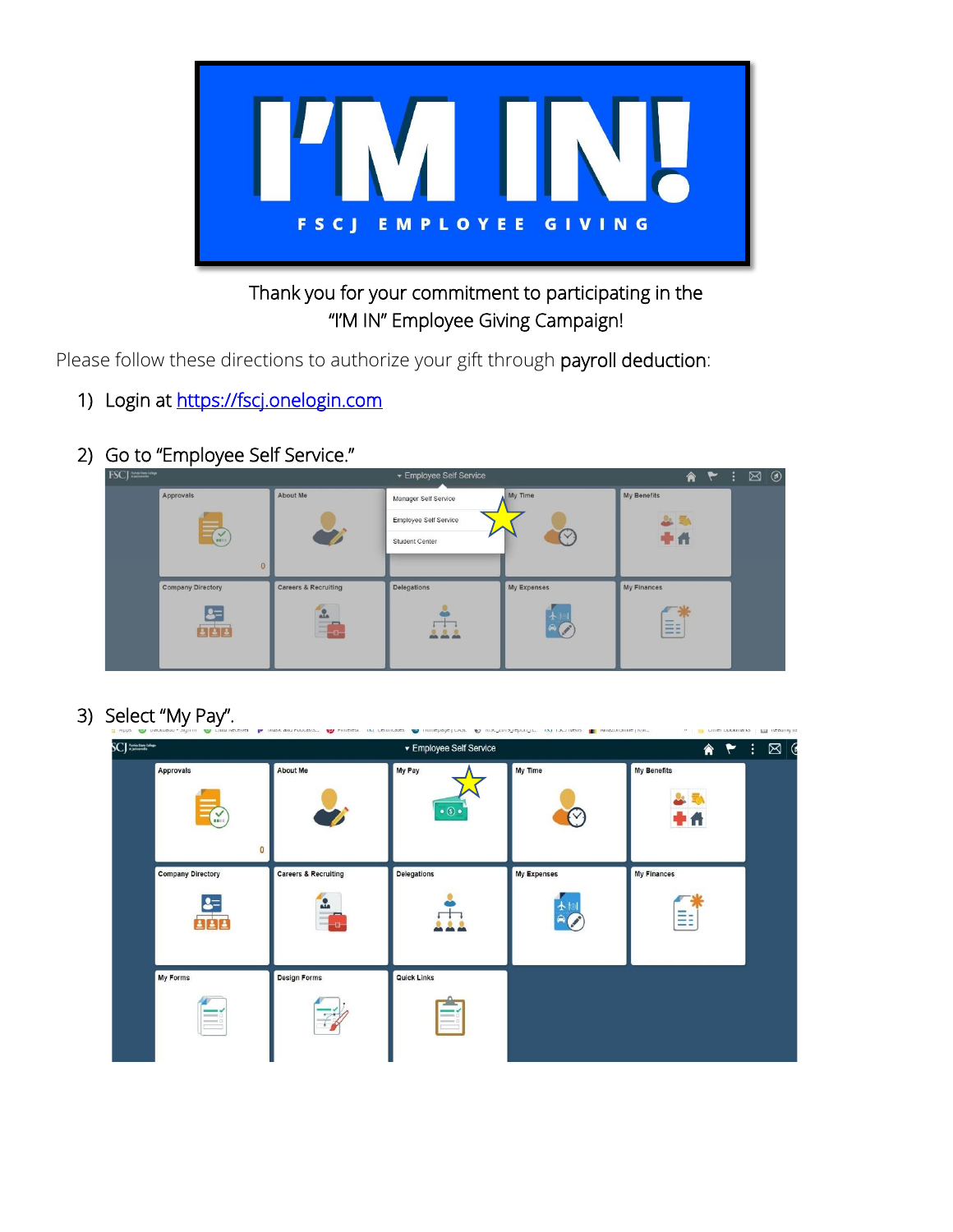# 4) Click "Voluntary Deductions"

| <b>Employee Self Service</b>       |                         |                               | My Pay |
|------------------------------------|-------------------------|-------------------------------|--------|
| <b>Q</b> View Paycheck             | <b>Paychecks</b>        |                               |        |
| <b>Review And Paycheck Modeler</b> |                         |                               |        |
|                                    | <b>Check Date</b>       | Company                       | Pay    |
| W-4 Tax Information                |                         | FL State Coll at Jacksonville | 01/0   |
| View W-2/W-2c Forms                | 01/21/2022              |                               | 01/1!  |
|                                    | 01/07/2022              | FL State Coll at Jacksonville | 12/16  |
| w <sub>2</sub> W-2/W-2c Consent    |                         |                               | 12/3   |
|                                    | 12/22/2021              | FL State Coll at Jacksonville | 12/0   |
| W-2 Reissue Request USA            |                         |                               | 12/1!  |
| <b>Voluntary Deductions</b>        | 12/22/2021              | FL State Coll at Jacksonville | 12/0   |
|                                    | $\overline{\mathbf{u}}$ |                               | 12/1!  |
| Compensation History               | 12/08/2021              | FL State Coll at Jacksonville | 11/16  |
|                                    |                         |                               | 11/30  |

## 5) Click "Add Deduction"

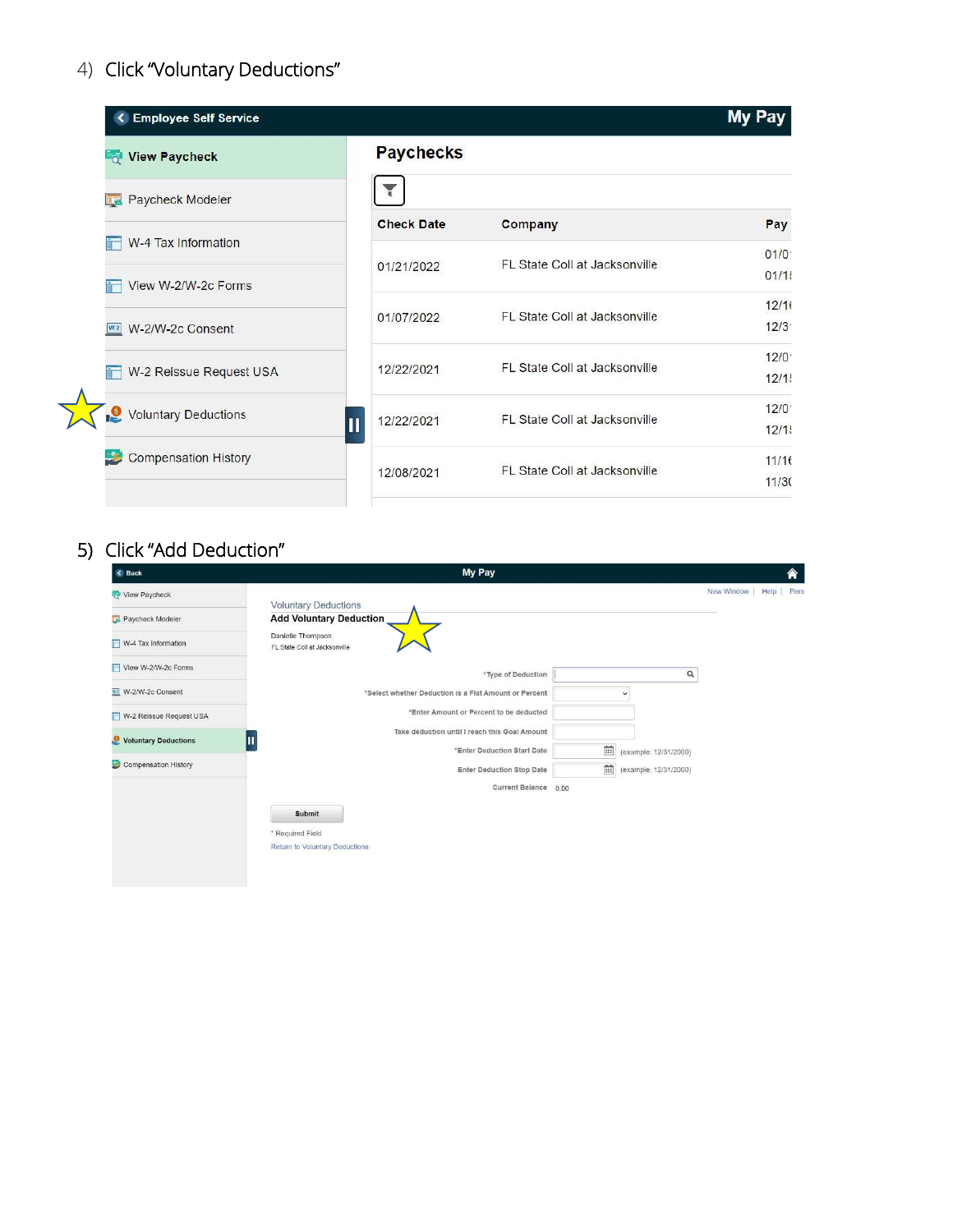6) Under "Type of Deduction," click the magnifying glass and select "Foundation."

|                                |              | *Type of Deduction                               | $\alpha$                   |
|--------------------------------|--------------|--------------------------------------------------|----------------------------|
|                                | *Select whet | Look Up *Type of Deduction X                     | $\checkmark$               |
|                                |              | Help                                             |                            |
|                                |              | Cancel                                           |                            |
|                                | Tak          | <b>Search Results</b>                            |                            |
|                                |              | $1-1$ of $1 \vee$<br>$ 4 - 4$<br><b>View 100</b> | (example: 12/31/2000)      |
|                                |              | <b>Deduction Description</b>                     | 面<br>(example: 12/31/2000) |
|                                |              | 00هـا<br>Foundation                              |                            |
| <b>Submit</b>                  |              | $\mathbf b$                                      |                            |
| * Required Field               |              |                                                  |                            |
| Return to Voluntary Deductions |              |                                                  |                            |
|                                |              |                                                  |                            |

#### 7) Enter your commitment.

*Example:*

| *Type of Deduction                                    | Foundation    | Q                     |
|-------------------------------------------------------|---------------|-----------------------|
| *Select whether Deduction is a Flat Amount or Percent | Amount        | $\check{ }$           |
| *Enter Amount or Percent to be deducted               | 5.00          |                       |
| Take deduction until I reach this Goal Amount         |               |                       |
| *Enter Deduction Start Date                           | m<br>2/1/2022 | (example: 12/31/2000) |
| <b>Enter Deduction Stop Date</b>                      | 霝             | (example: 12/31/2000) |
| <b>Current Balance</b>                                | 0.00          |                       |

Please note:

The minimum contribution allowed through payroll deduction is \$1.00 per pay period.

A begin date for your contribution is required. If you would like your contribution to be ongoing, leave the stop date blank.